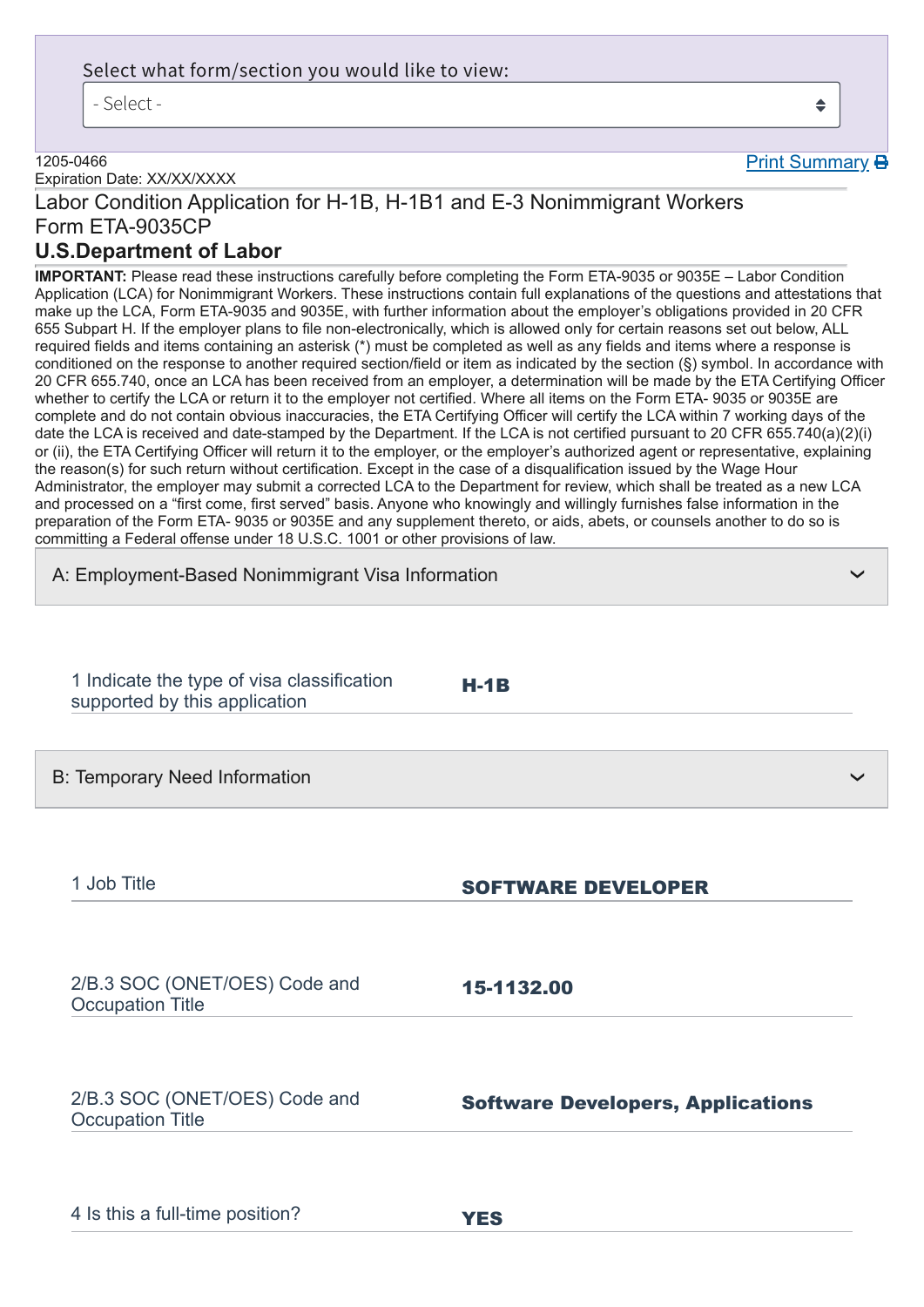| 5 Begin Date                                                                                  | 10/1/2022                                  |
|-----------------------------------------------------------------------------------------------|--------------------------------------------|
|                                                                                               |                                            |
| 6 End Date                                                                                    | 9/30/2025                                  |
|                                                                                               |                                            |
| 7 Total Worker Positions Being Requested for 1<br>Certification                               |                                            |
| a. New Employment                                                                             | 1                                          |
| b. Continuation of previously approved<br>employment without change with the same<br>employer | $\bf{0}$                                   |
| c. Change in previously approved<br>employment                                                | $\bf{0}$                                   |
| d. New concurrent employment                                                                  | $\bf{0}$                                   |
| e. Change in employer                                                                         | $\mathbf 0$                                |
| f. Amended petition                                                                           | $\bf{0}$                                   |
| C: Employer Information                                                                       |                                            |
| 1 Legal Business Name                                                                         | JUPITER CONSULTING SERVICES,<br><b>LLC</b> |
| 3 Address 1                                                                                   | <b>13545 BARRETT PARKWAY DRIVE</b>         |

4 Address 2 *(apartment/suite/floor and*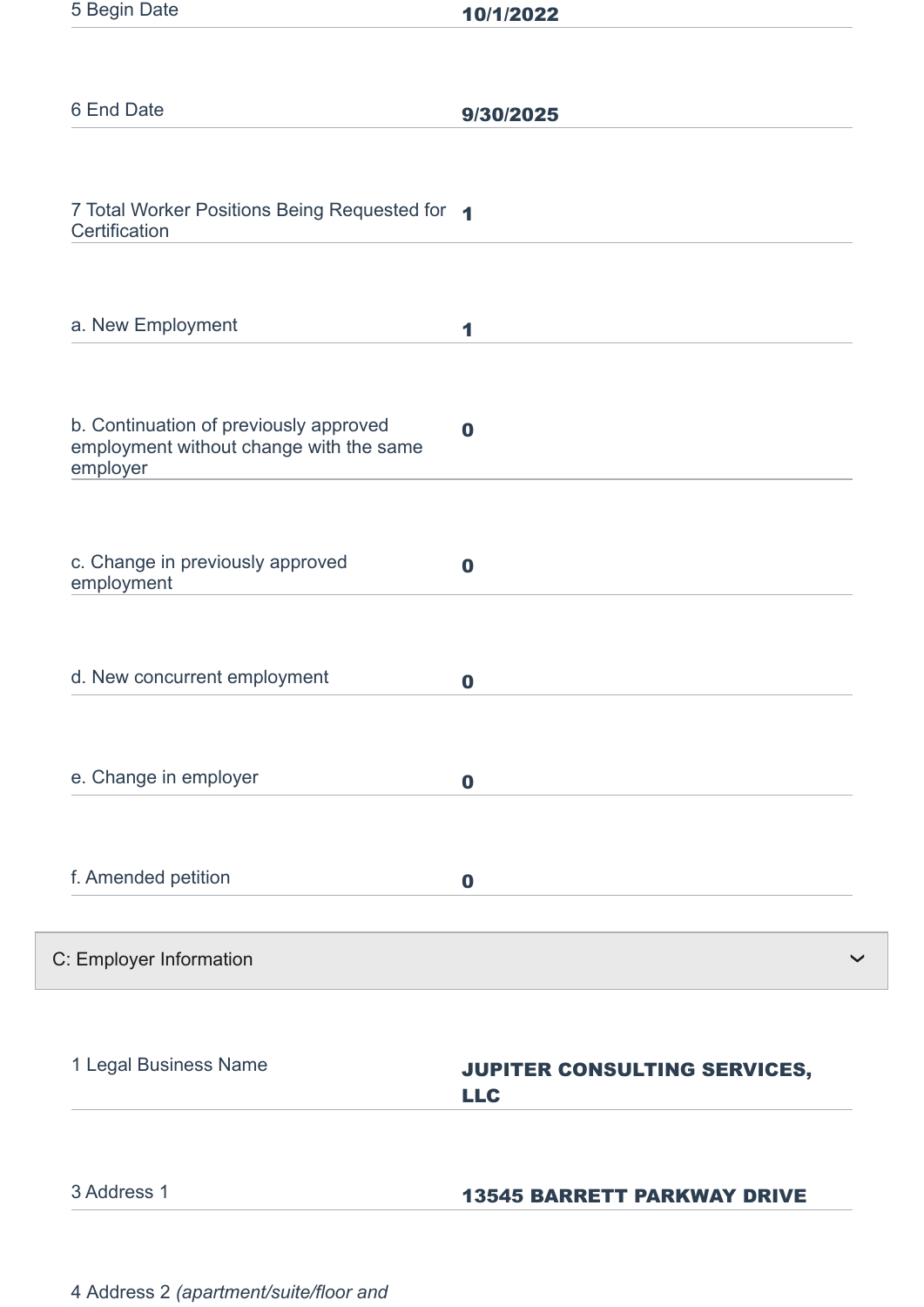| number)                                                      | <b>SUITE 120</b>                                                           |
|--------------------------------------------------------------|----------------------------------------------------------------------------|
|                                                              |                                                                            |
| 5 City                                                       | <b>ST. LOUIS</b>                                                           |
|                                                              |                                                                            |
| 6 State                                                      | <b>MISSOURI</b>                                                            |
| 7 Postal Code                                                | 63021                                                                      |
|                                                              |                                                                            |
| 8 Country                                                    | <b>UNITED STATES OF AMERICA</b>                                            |
| 10 Telephone Number                                          | +16363435801                                                               |
| 12 Federal Employer Identification Number<br>(FEIN from IRS) | 43-1825999                                                                 |
| <b>13 NAICS Code</b>                                         | 5416                                                                       |
| 13 NAICS Description                                         | <b>Management, Scientific, and</b><br><b>Technical Consulting Services</b> |
| D: Employer Point of Contact Information                     |                                                                            |
| 1 Contact's Last (family) Name                               | <b>BHATTACHARYYA</b>                                                       |
| 2 First (given) Name                                         | <b>ANUPAM</b>                                                              |
| 4 Contact's Job Title                                        | <b>PRESIDENT</b>                                                           |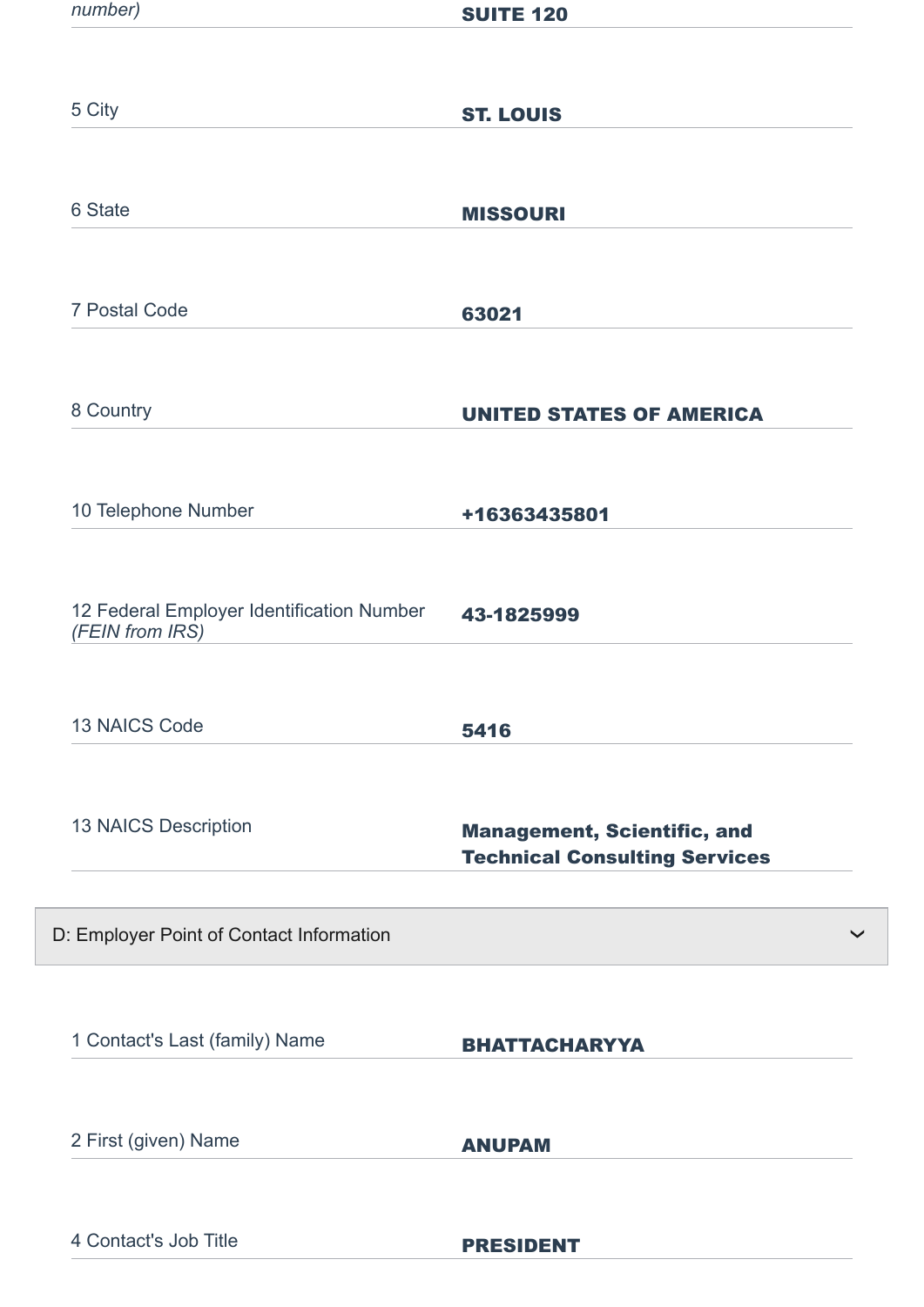| 6 Address 2 (apartment/suite/floor and<br>number)                                           | <b>SUITE 120</b>                |
|---------------------------------------------------------------------------------------------|---------------------------------|
| 7 City                                                                                      | <b>ST. LOUIS</b>                |
| 8 State                                                                                     | <b>MISSOURI</b>                 |
| 9 Postal Code                                                                               | 63021                           |
| 10 Country                                                                                  | <b>UNITED STATES OF AMERICA</b> |
| 12 Telephone Number                                                                         | +16363435801                    |
| 14 Business e-mail address                                                                  | ANUPAM@JUPITERCONSULTING.COM    |
| E: Attorney or Agent Information (if applicable)                                            |                                 |
| 1 Is the employer represented by an attorney<br>or agent in the filing of this application? | <b>Attorney</b>                 |
| 2 Attorney or Agent's Last (family) Name                                                    | <b>MADAN</b>                    |
| 3 First (given) Name                                                                        | <b>NEAL</b>                     |
| 5 Address 1                                                                                 | 633 3RD AVENUE, SUITE 19F       |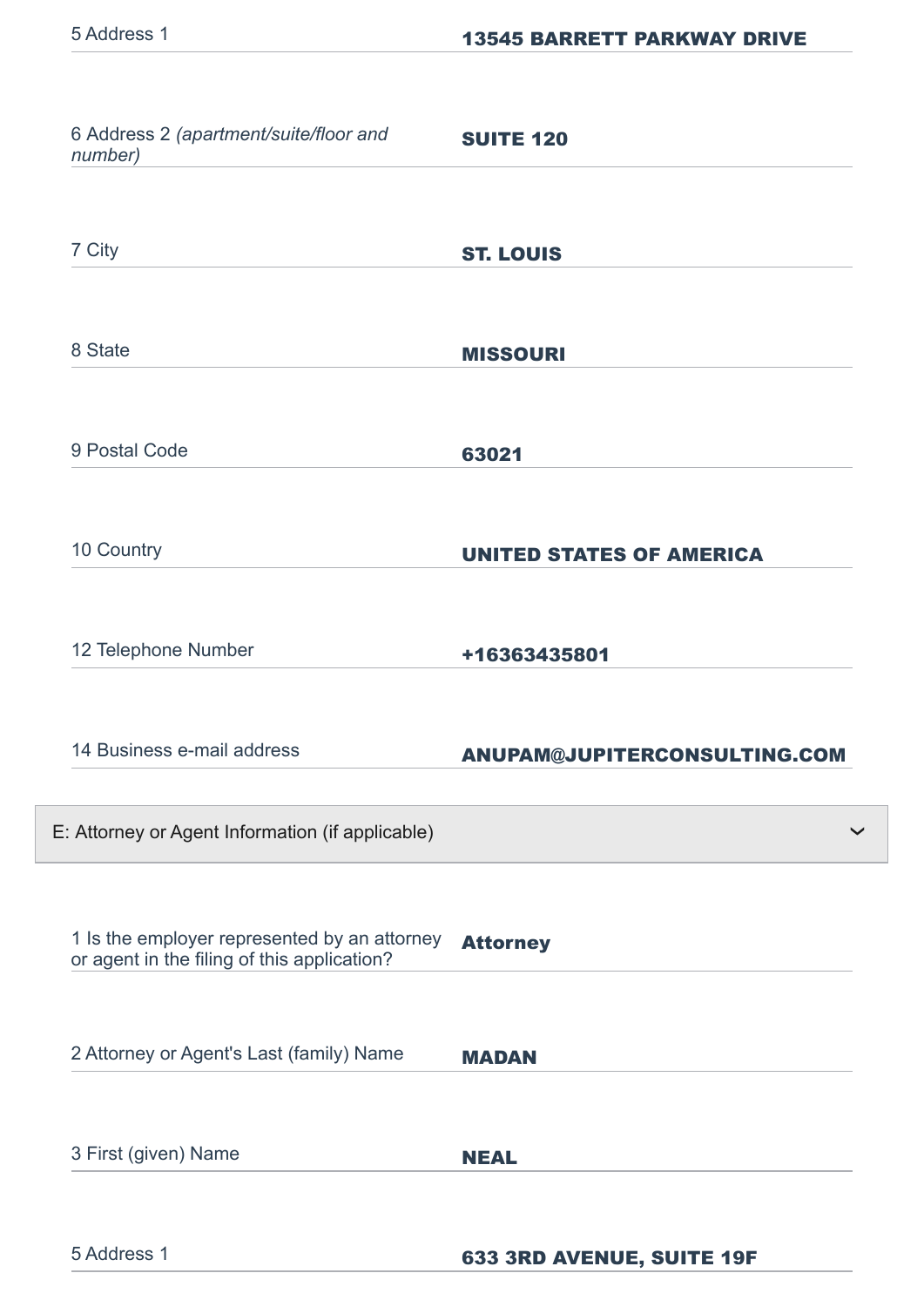| 8 State                                                                        | <b>NEW YORK</b>                 |
|--------------------------------------------------------------------------------|---------------------------------|
|                                                                                |                                 |
| 9 Postal Code                                                                  | 10017                           |
|                                                                                |                                 |
| 10 Country                                                                     | <b>UNITED STATES OF AMERICA</b> |
|                                                                                |                                 |
| 12 Telephone Number                                                            | +12122398008                    |
|                                                                                |                                 |
| 13 Extension                                                                   | 201                             |
|                                                                                |                                 |
| <b>14 Email Address</b>                                                        | <b>LCA@ILAWUS.COM</b>           |
|                                                                                |                                 |
| 15 Law Firm/Business Name                                                      | <b>MADAN &amp; SAIGAL, LLC</b>  |
|                                                                                |                                 |
| 16 Law Firm/Business FEIN                                                      | 20-2438956                      |
|                                                                                |                                 |
| 17 State Bar Number                                                            | N/A                             |
|                                                                                |                                 |
| 18 State of highest state court where attorney MARYLAND<br>is in good standing |                                 |
|                                                                                |                                 |
| 19 Name of highest state court where attorney COURT OF APPEALS                 |                                 |
| is in good standing                                                            |                                 |

F: Employment and Wage Information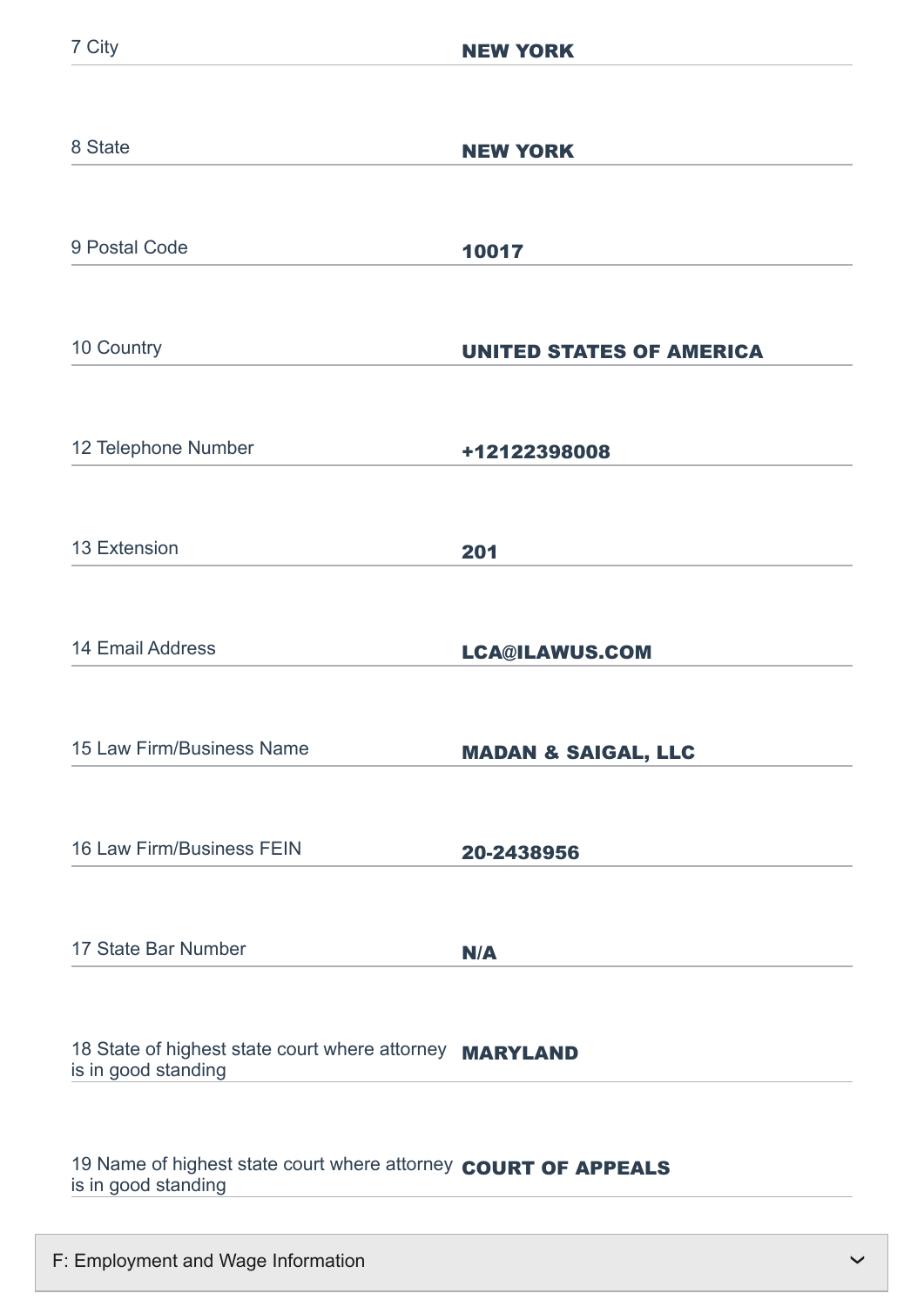| F. Use the fields above to enter the details of<br>each additional place of employment, when<br>applicable                  |                                                                 |
|-----------------------------------------------------------------------------------------------------------------------------|-----------------------------------------------------------------|
| Wage Rate Paid to Nonimmigrant Workers<br>From                                                                              | 53.45                                                           |
| <b>Wage Rate Paid to Nonimmigrant Workers</b><br>To                                                                         | 63.45                                                           |
| Wage Rate Paid to Nonimmigrant Workers<br>Per                                                                               | <b>Hour</b>                                                     |
| <b>Prevailing Wage Rate</b>                                                                                                 | 53.45                                                           |
| <b>Prevailing Wage Rate Per</b>                                                                                             | <b>Hour</b>                                                     |
| Identify the source user for the prevailing<br>wage (PW)                                                                    | f13_is_oes_prevailing_wage                                      |
| <b>Wage Level</b>                                                                                                           | Ш                                                               |
| <b>Source Year</b>                                                                                                          | 7/1/2021 - 6/30/2022                                            |
| Enter the estimated number of workers that 4<br>will perform work at this place of<br>employment under the LCA              |                                                                 |
| Indicate whether the worker(s) subject to<br>this LCA will be placed with a secondary<br>entity at this place of employment | <b>YES</b>                                                      |
| Legal Business name of secondary entity                                                                                     | <b>STATE FARM/ACCENTURE</b>                                     |
| Address 1                                                                                                                   | <b>STATE FARM AT CITYLINE,</b><br><b>BUILDINGS 1, 2 &amp; 3</b> |
| Address 2 (apartment/suite/floor and<br>number)                                                                             | <b>1251 STATE STREET, SUITE 1000</b>                            |
| City                                                                                                                        | <b>RICHARDSON</b>                                               |
| County                                                                                                                      | <b>COLLIN</b>                                                   |
| State/District/Territory                                                                                                    | <b>TEXAS</b>                                                    |
| <b>Postal Code</b>                                                                                                          | 75082                                                           |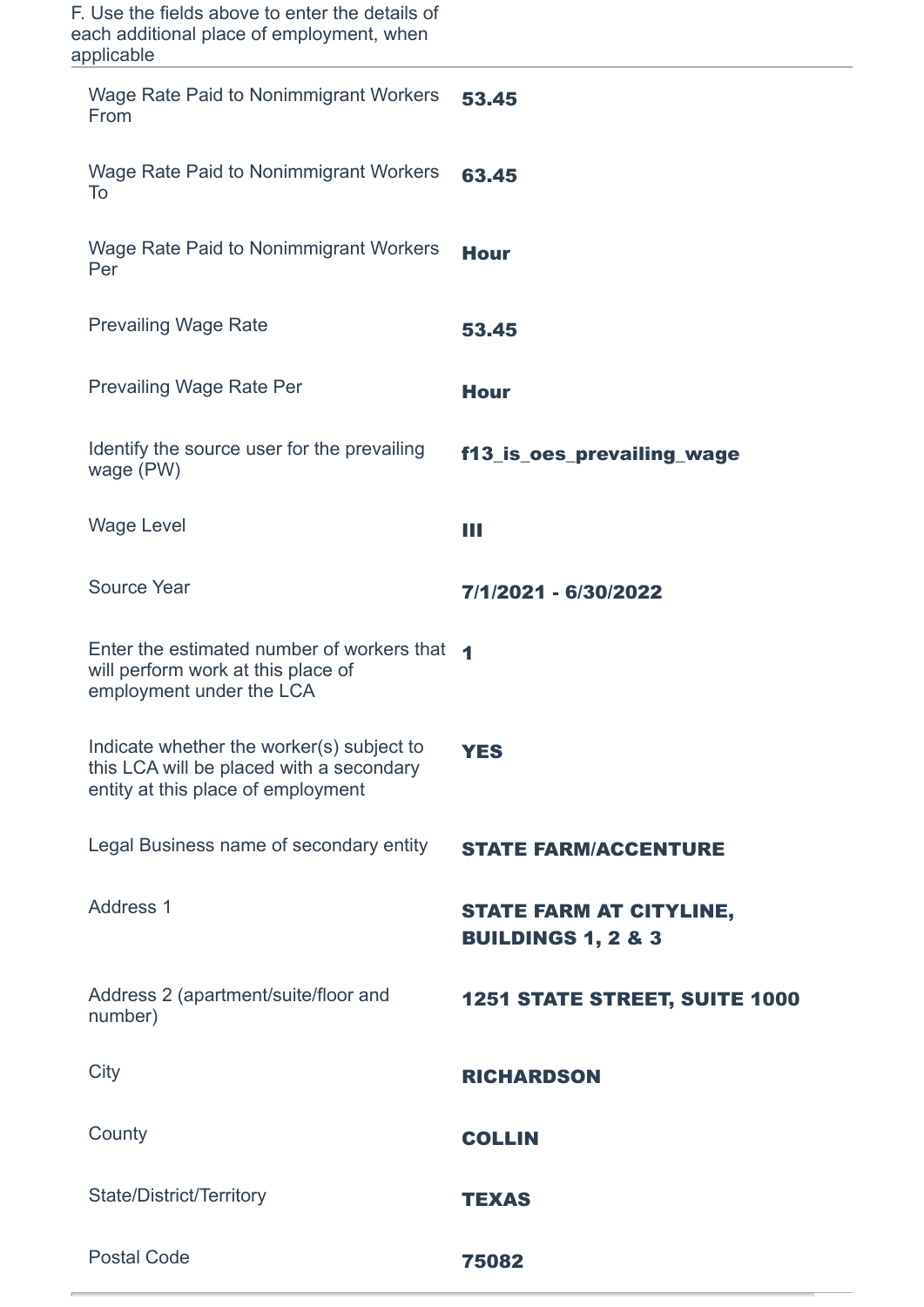In order for your application to be processed, you MUST read Section G of the Form ETA-9035CP - General Instructions for the 9035 & 9035E under the heading "Employer Labor Condition Statements" and agree to all four (4) labor condition statements summarized below:

- 1. **Wages:** The employer shall pay nonimmigrant workers at least the prevailing wage or the employer's actual wage, whichever is higher, and pay for non-productive time. The employer shall offer nonimmigrant workers benefits and eligibility for benefits provided as compensation for services on the same basis as the employer offers to U.S. workers. The employer shall not make deductions to recoup a business expense(s) of the employer including attorney fees and other costs connected to the performance of H-1B, H-1B1, or E-3 program functions which are required to be performed by the employer. This includes expenses related to the preparation and filing of this LCA and related visa petition information. 20 CFR 655.731;
- 2. **Working Conditions:** The employer shall provide working conditions for nonimmigrants which will not adversely affect the working conditions of workers similarly employed. The employer's obligation regarding working conditions shall extend for the duration of the validity period of the certified LCA or the period during which the worker(s) working pursuant to this LCA is employed by the employer, whichever is longer. 20 CFR 655.732;
- 3. **Strike, Lockout, or Work Stoppage:** At the time of filing this LCA, the employer is not involved in a strike, lockout, or work stoppage in the course of a labor dispute in the occupational classification in the area(s) of intended employment. The employer will notify the Department of Labor within 3 days of the occurrence of a strike or lockout in the occupation, and in that event the LCA will not be used to support a petition filing with the U.S. Citizenship and Immigration Services (USCIS) until the DOL Employment and Training Administration (ETA) determines that the strike or lockout has ended. 20 CFR 655.733;
- 4. **Notice:** Notice of the LCA filing was provided no more than 30 days before the filing of this LCA or will be provided on the day this LCA is filed to the bargaining representative in the occupation and area of intended employment, or if there is no bargaining representative, to workers in the occupation at the place(s) of employment either by electronic or physical posting. This notice was or will be posted for a total period of 10 days, except that if employees are provided individual direct notice by e-mail, notification need only be given once. A copy of the notice documentation will be maintained in the employer's public access file. A copy of this LCA will be provided to each nonimmigrant worker employed pursuant to the LCA. The employer shall, no later than the date the worker(s) report to work at the place(s) of employment, provide a signed copy of the certified LCA to the worker(s) working pursuant to this LCA. 20 CFR 655.734.

1 **I have read and agree to** Labor Condition Statements 1, 2, 3, and 4 above and as fully explained in Section G of the Form ETA-9035CP - General Instructions for the 9035 & 9035E and the Department's regulations at 20 CFR 655 Subpart H. **YES** 

H: H-1B Additional Employer Labor Condition Statements

1 At the time of filing this LCA, is the employer  $\overline{NO}$ H-1B dependent?

2 At the time of filing this LCA, is the employer NO a willful violator

#### I/J: Employer Obligations

❯

❯